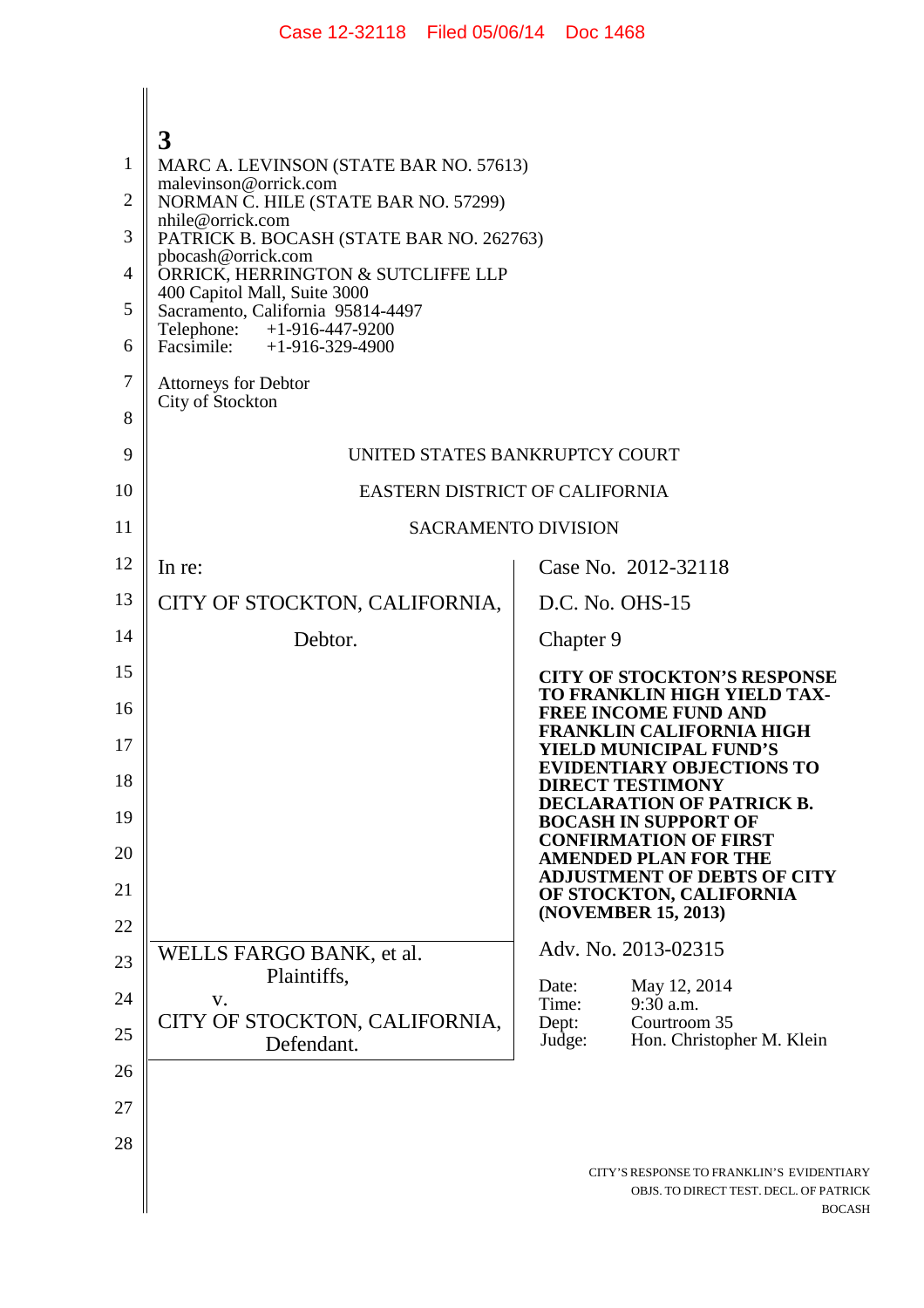| $\mathbf{1}$               | Pursuant to paragraph 44 of the Order Governing The Disclosure And Use Of Discovery                                                                                                                                                                                         |                                                                                                                                                                                                                                                                                   |                                                                                                                                                                                                               |  |  |
|----------------------------|-----------------------------------------------------------------------------------------------------------------------------------------------------------------------------------------------------------------------------------------------------------------------------|-----------------------------------------------------------------------------------------------------------------------------------------------------------------------------------------------------------------------------------------------------------------------------------|---------------------------------------------------------------------------------------------------------------------------------------------------------------------------------------------------------------|--|--|
| $\overline{2}$             | Information And Scheduling Dates, Etc. [Dkt. Nos. 1224 (Case), 16 (Proceeding)], as amended                                                                                                                                                                                 |                                                                                                                                                                                                                                                                                   |                                                                                                                                                                                                               |  |  |
| 3                          | by the Order Modifying Order Governing The Disclosure And Use Of Discovery Information                                                                                                                                                                                      |                                                                                                                                                                                                                                                                                   |                                                                                                                                                                                                               |  |  |
| $\overline{4}$             | And Scheduling Dates, Etc. [Dkt. Nos. 1242 (Case), 18 (Proceeding)] (collectively, the "Orders"),                                                                                                                                                                           |                                                                                                                                                                                                                                                                                   |                                                                                                                                                                                                               |  |  |
| 5                          | the City of Stockton, California (the "City"), the debtor and defendant in the above-captioned                                                                                                                                                                              |                                                                                                                                                                                                                                                                                   |                                                                                                                                                                                                               |  |  |
| 6                          | case and adversary proceeding, hereby submits the following responses to Franklin High Yield                                                                                                                                                                                |                                                                                                                                                                                                                                                                                   |                                                                                                                                                                                                               |  |  |
| 7                          | Tax-Free Income Fund and Franklin California High Yield Municipal Fund's (collectively,                                                                                                                                                                                     |                                                                                                                                                                                                                                                                                   |                                                                                                                                                                                                               |  |  |
| 8                          |                                                                                                                                                                                                                                                                             |                                                                                                                                                                                                                                                                                   |                                                                                                                                                                                                               |  |  |
|                            | "Franklin's") Evidentiary Objections to Direct Testimony Declaration of Patrick B. Bocash In                                                                                                                                                                                |                                                                                                                                                                                                                                                                                   |                                                                                                                                                                                                               |  |  |
| 9                          | Support Of Confirmation Of First Amended Plan For The Adjustment Of Debts Of City Of                                                                                                                                                                                        |                                                                                                                                                                                                                                                                                   |                                                                                                                                                                                                               |  |  |
| 10                         | Stockton California (November 15, 2013) [Dkt. Nos. 1410 (Case), 99 (Proceeding)].                                                                                                                                                                                           |                                                                                                                                                                                                                                                                                   |                                                                                                                                                                                                               |  |  |
| 11                         | <b>PARAGRAPH</b><br><b>OBJECTED TO</b>                                                                                                                                                                                                                                      | <b>GROUNDS FOR</b><br><b>OBJECTION</b>                                                                                                                                                                                                                                            | <b>RESPONSE TO</b><br><b>OBJECTION</b>                                                                                                                                                                        |  |  |
| 12<br>13<br>14<br>15<br>16 | Attached hereto as<br>8.<br><b>Exhibit G</b> is a true and<br>correct copy of a September<br>23, 2013 email from Lisa<br>Gallegos to Johnston and<br><b>Stacey Johnston Coleman</b><br>with subject "RE: Stockton"<br>heads up." This document<br>was produced by Franklin. | Franklin objects to the<br>admission of this exhibit<br>because it is irrelevant, as it<br>does not have the tendency to<br>make a fact of consequence in<br>determining the action more<br>or less probable than it would<br>be without the evidence. FED.<br>R. EVID. 401, 402. | The statements in this exhibit<br>are relevant under FED. R.<br>EVID. 401 because they have<br>a tendency to make a fact of<br>consequence more or less<br>probable than it would be<br>without the evidence. |  |  |
| 17<br>18<br>19<br>20<br>21 | Attached hereto as<br>9.<br><b>Exhibit H</b> is a true and<br>correct copy of a print-out<br>retrieved from the Franklin<br><b>Templeton Investments</b><br>website for the Franklin<br>California High Yield<br>Municipal Fund, showing<br>"Total Net Assets" of           | Franklin objects to the<br>admission of this exhibit<br>because it is irrelevant, as it<br>does not have the tendency to<br>make a fact of consequence in<br>determining the action more<br>or less probable than it would<br>be without the evidence. FED.<br>R. EVID. 401, 402. | The statements in this exhibit<br>are relevant under FED. R.<br>EVID. 401 because they have<br>a tendency to make a fact of<br>consequence more or less<br>probable than it would be<br>without the evidence. |  |  |
| 22<br>23                   | $$1,641,500,000$ as of<br>February 28, 2014 for all<br>share classes of the Franklin                                                                                                                                                                                        |                                                                                                                                                                                                                                                                                   |                                                                                                                                                                                                               |  |  |
| 24                         | California High Yield<br>Municipal Fund. This print-                                                                                                                                                                                                                        |                                                                                                                                                                                                                                                                                   |                                                                                                                                                                                                               |  |  |
| 25                         | out was retrieved from<br>https://www.franklintempleto                                                                                                                                                                                                                      |                                                                                                                                                                                                                                                                                   |                                                                                                                                                                                                               |  |  |
| 26                         | n.com/retail/app/product/view<br>s/fund_page.jsf?fundNumber<br>$=$ 227 on March 31, 2014.                                                                                                                                                                                   |                                                                                                                                                                                                                                                                                   |                                                                                                                                                                                                               |  |  |

27

 $\parallel$ 

28

CITY'S RESPONSE TO FRANKLIN'S EVIDENTIARY OBJS. TO DIRECT TEST. DECL. OF PATRICK BOCASH